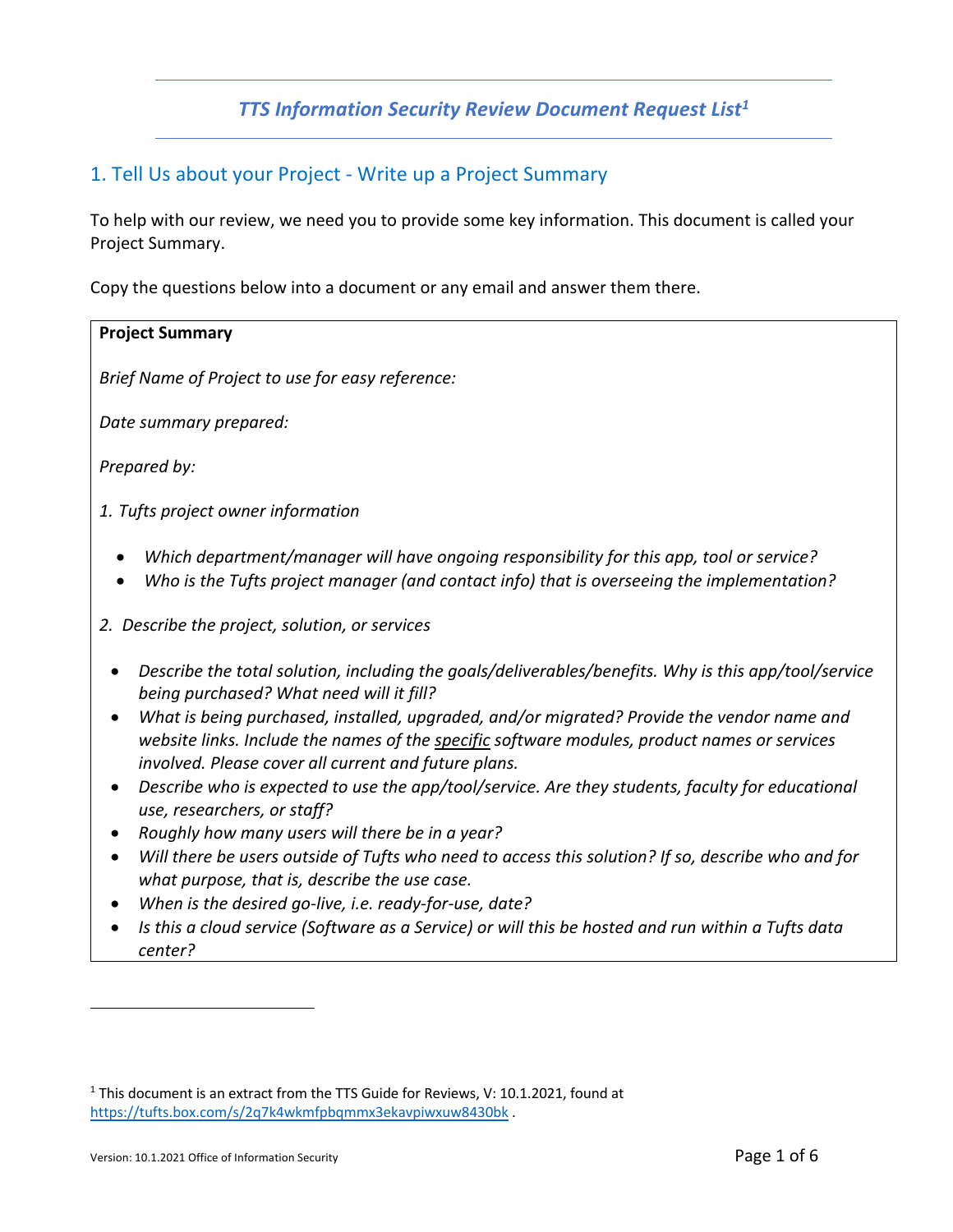• *Will any of the users be outside the US? If yes, where (countries or region)?* 

*3. Describe the Information involved*

- *Describe the information or data involved in the project. Consider everything that is collected, stored, used, push/pulled to the vendor or the software involved.*
- *Describe the specific types of information involved (for example: names, emails, contact info, addresses, student data, class/program information, date of birth, government IDs like SS#, passport, driver's license, financial or payment information such as bank info, credit cards, health data etc.).*
- *Is any of this data sensitive that would be harmful if leaked or hacked?*
- *Do you know if any of the data involved is regulated or covered under a data contract (i.e., funded research)? If so, which regulations apply? If there are data, research or other third-party contracts that specify IT requirements for the data involved, provide these contracts as a part of the review.*
- *Will the data include information that is associated with persons from outside the US? If yes, where (countries or region)?*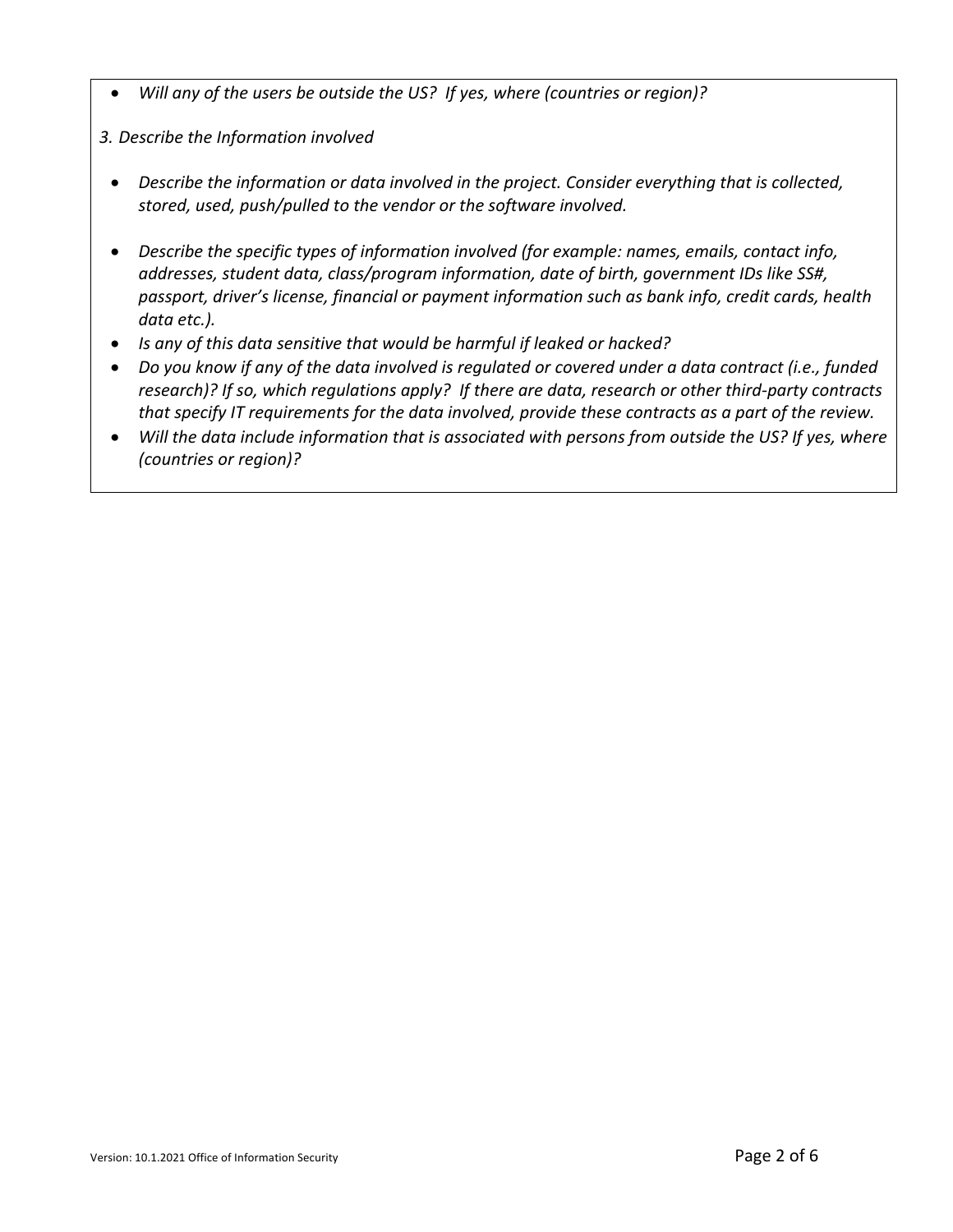2. Email the Vendor to collect information for the Security and Privacy Review, the Accessibility Attestation Report on Compliance (AROC), and if applicable, the Credit Card and eCommerce Payment Review

The office or department that will be purchasing the app, tool or service needs to collect key information from the vendor. To do so, you can copy the draft email below and send it to your contact at the vendor. Please see the instructions below.

*Instructions for the Information Request Email*:

- Don't worry you don't need to understand what a SOC 2 or other terms mean or even read the linked documents. The vendor IT folks will (hopefully) talk IT!
- #1 #10 ask for information needed for the Security and Privacy Review and Accessibility. Always include these. The Accessibility Attestation Report on Compliance (AROC) mentioned in # 10 is also attached as an Appendix to this Guide.
- #11 Include if a *Credit Card and eCommerce Payment Review* will be needed. This review will be required whenever the app, tool or service *directly involves* the collection of credit or debit card information in order to make payments *to* Tufts or any receipt of funds *by* Tufts in connection with the use of the app, tool, or service. This doesn't include payments made by Tufts for the license for the app, tool or service. More information is provided under *Credit Card and eCommerce Payment Review*.

*Use the text below for your email message to the vendor. Copy the text below, add in the name of the app/tool/service, and send to your contact at the vendor.*

I am writing to collect some more information about [name of app/tool/service] we are considering purchasing. As part of Tufts' processes for contract approval and for app, tool and IT service implementations, Tufts Technology Services asks for specific information from each vendor. The list below will support TTS's reviews, especially its security and privacy review*.* Please provide this list to your IT staff. If they aren't able to provide any of the information on the list, they can note that as their response.

- 1. *Security program documentation.* Any materials you have prepared for customers that provide a description of your information security program and processes. This may include security program descriptions, policy documents, customer-facing security whitepapers, etc.
- 2. *At least one industry-standard completed security questionnaire*. Tufts prefers the Higher Education Community Vendor Assessment Toolkit (HECVAT) from Educause or something like a SIG from Shared Assessments, and/or CSA Star self-assessment from Cloud Security Alliance are also accepted.
- 3. *Third-party external security reviews and attestations*. A SOC 2/SOC 3 report is preferred, but other useful reports include ISO 27000 audits, pen tests, etc.
- 4. *Compliance with Regulations*. Confirm/list which (if any) of the following regulations or government standards the vendor solution is compliant with: FERPA, HIPAA, GDPR, MA and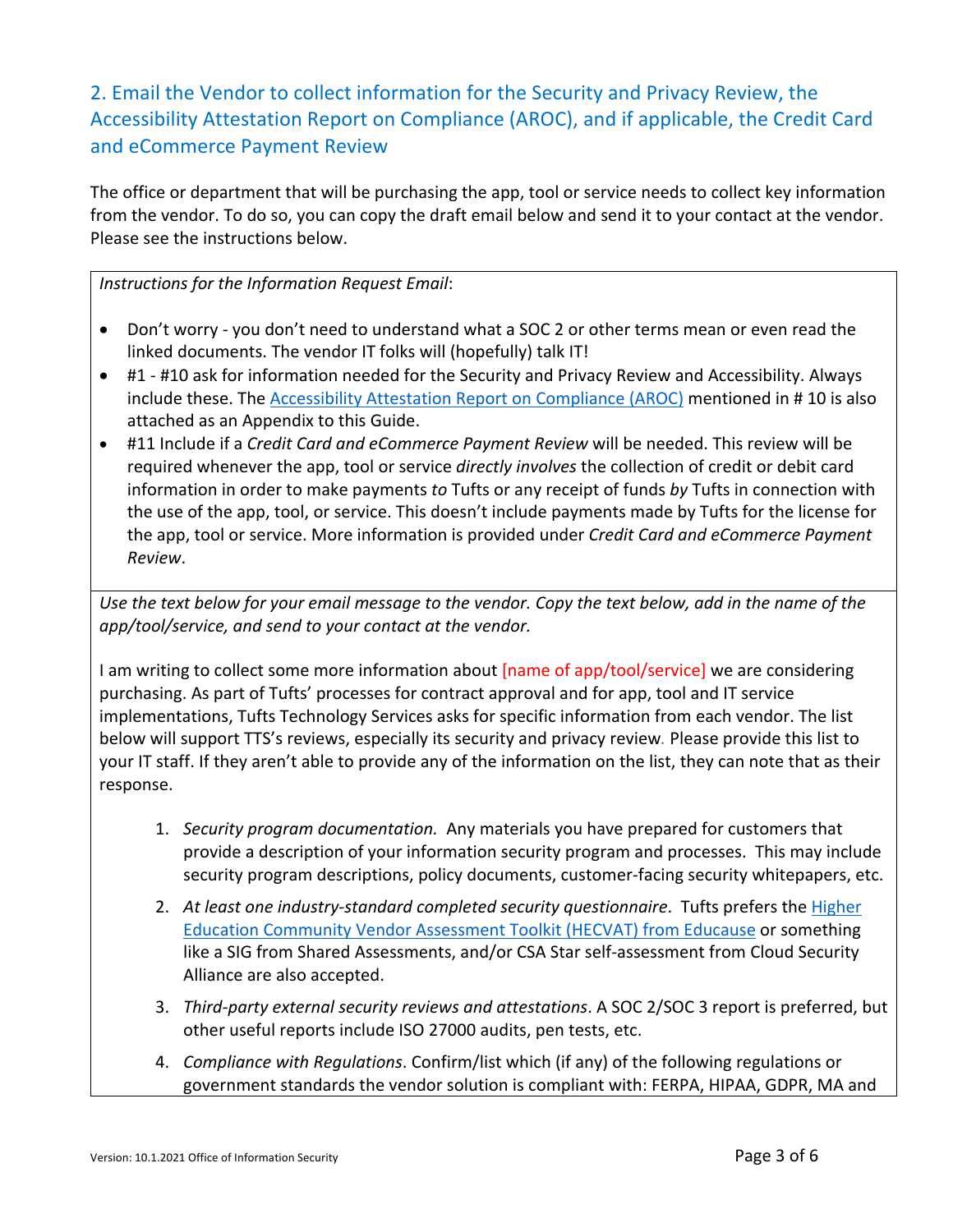other state data privacy laws, any US government security standards such FISMA/NIST 800- 53/NIST 800-171, and any other security and privacy regulations.

- 5. *Related vendors.* A list of all other vendors/subcontractors that are part of the app, tool or service Tufts is considering.
- 6. *Data Integrations and Feeds from Tufts*. Provide a list and description of any data integrations or data feeds from Tufts (one time or continuous) that will be needed for the solution. If none are required, describe how the vendor will get needed data for initial set up and then how will Tufts data in the solution be kept current. Does any data need to flow back to Tufts systems and if so, how will this be done?
- 7. *Architecture diagrams* of the systems involved and that show the typical data integrations and data flows. It's especially helpful to have a diagram of the expected use at Tufts.
- 8. *Authentication.* If the app, tool or service will require Tufts to have "admins" that will set up and maintain the solution and/or if there will be individual Tufts users, does the vendor support using Tufts SSO authentication with 2FA (Duo) through ADFS/SAML for the Tufts admins and/or other Tufts users? Will some users need to self-register and create their own logins?
- 9. *Encryption.* Will all data communications be encrypted in transit? Will Tufts data be encrypted at rest inside the vendor solution? Specify what encryption and if applicable, the version.
- 10. *Accessibility.* If available, please review the Accessibility Attestation Report on Compliance (AROC) and if you are able to do so, complete, sign and return it. If not, please explain the accessibility compliance status for your app or tool.
- 11. *Credit Card and eCommerce Payments.* Is the solution PCI DSS compliant? Provide the latest PCI DSS Attestation of Compliance (AOC). If all or part of the solution will be located on Tufts premises: How do the systems connect to the Internet to do credit card processing? Such as using: Cellular? Through Tufts wired network? Through Tufts wireless network? Are the devices accepting the credit cards certified using P2PE? Are the devices PCI certified?

Thank you for providing this information. We're looking forward to learning more about [name of app/tool/service].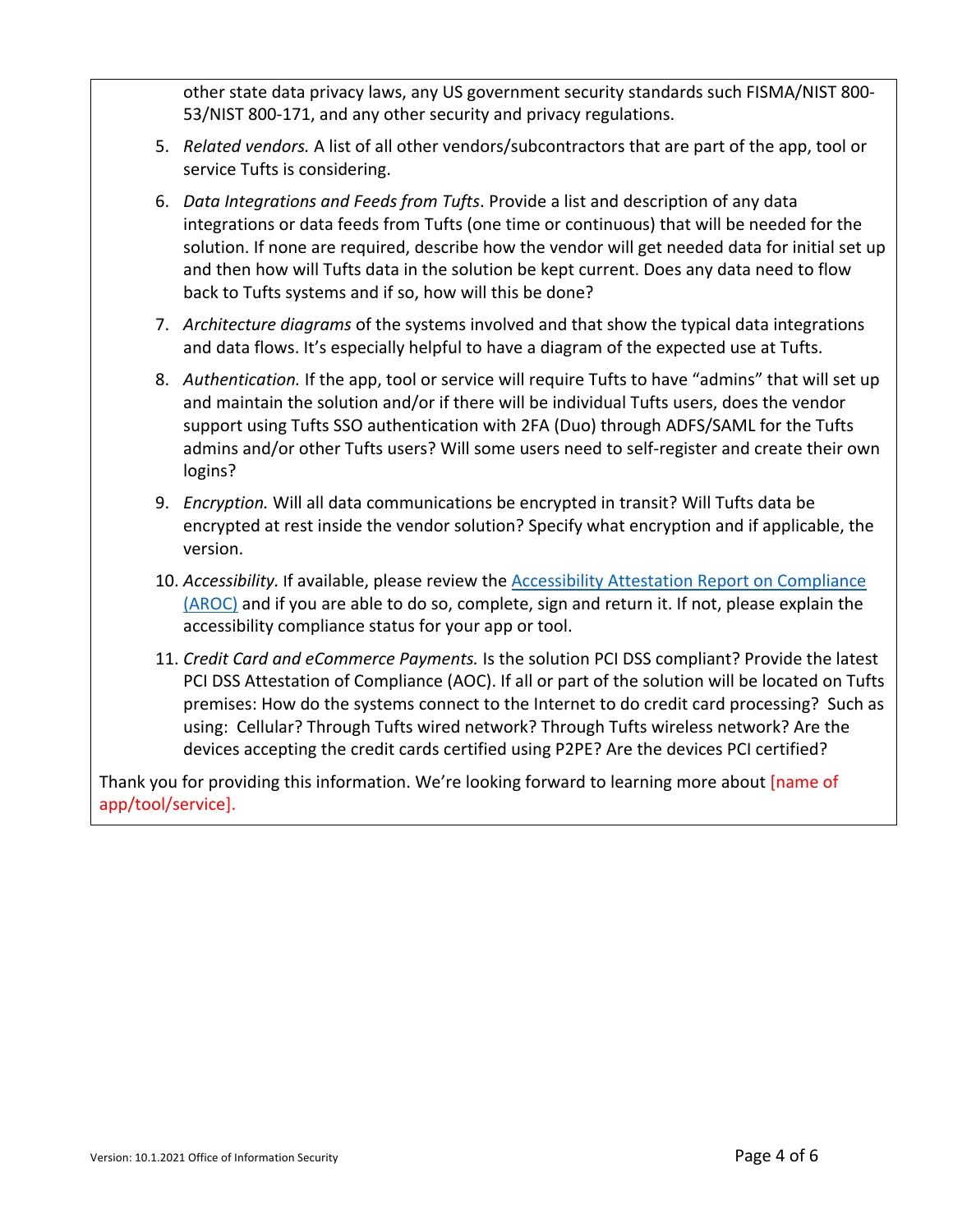## **Tufts Accessibility Attestation Report on Compliance (AROC)**

| Vendor and Product Information |  |
|--------------------------------|--|
| <b>Company Name:</b>           |  |
| List all Product(s) and        |  |
| <b>Modules Being Purchased</b> |  |
| by Tufts and In-Scope for      |  |
| this AROC:                     |  |

Accessibility Attestation Report on Compliance

The following have been reviewed for the specific products and modules named above that are being supplied to Tufts University: **(Check that all apply)**

Products above comply with WCAG 2.0/2.1 level AA

 After running frequently used pages from your product through an automated accessibility checker, please attach a report here (please include a report from a page that adequately represents your site's content and user interactions).

 The main user tasks expected under the purpose of the product(s) have been completed successfully using only a keyboard (no mouse)

 The main user tasks expected under the purpose of the product(s) have been completed successfully using only a screen reader, without relying on visual cues from the screen itself on both a Mac and a PC

Notes**:**

- (1) Some online testing options: https://wave.webaim.org/ and https://www.deque.com/axe/ (see "Install Free Chrome extension" button)
- (2) Free screen reading testing tools:

PC Users: NVDA Screen Reader: https://dequeuniversity.com/screenreaders/voiceover-keyboardshortcuts

For Mac users: VoiceOver: https://dequeuniversity.com/screenreaders/voiceover-keyboard-shortcuts

Chrome extension free screen reader: ChromeVox https://chrome.google.com/webstore/detail/chromevox-classicextensi/kgejglhpjiefppelpmljglcjbhoiplfn?hl=en-GB

Company Attestation

This *Accessibility Attestation Report on Compliance* is a declaration that the products and modules named above being supplied to Tufts University meet the digital accessibility standards stated above at both the time of delivery and for all ongoing maintenance.